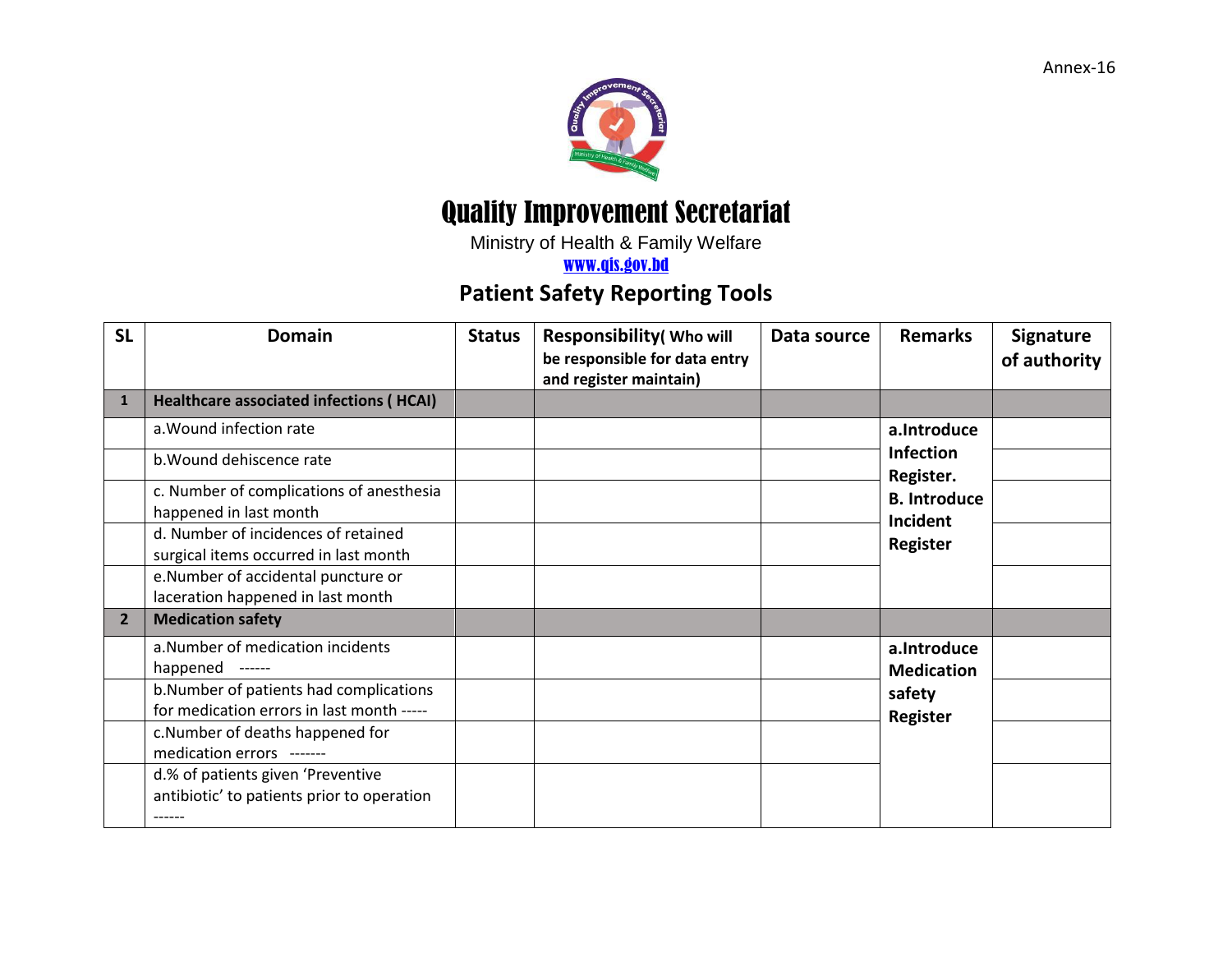## **Patient Safety Reporting Tools**

| <b>SL</b> | <b>Domain</b>                                                                                  | <b>Status</b> | <b>Responsibility (Who will be</b><br>responsible for data entry<br>and register maintain) | <b>Data</b><br>source | <b>Remarks</b>                 | <b>Signature</b><br>of authority |
|-----------|------------------------------------------------------------------------------------------------|---------------|--------------------------------------------------------------------------------------------|-----------------------|--------------------------------|----------------------------------|
| 3         | <b>Blood and blood products</b>                                                                |               |                                                                                            |                       | a.Introduce                    |                                  |
|           | a. Number of transfusion reaction<br>happened in last month -------                            |               |                                                                                            |                       | <b>Transfusion</b><br>register |                                  |
|           | Number of incidences of giving<br>$b_{1}$<br>wrong blood happened in last<br>month<br>-------- |               |                                                                                            |                       |                                |                                  |
| 4         | Preventing and managing pressure<br>injuries                                                   |               |                                                                                            |                       |                                |                                  |
|           | a. Pressure ulcer rate                                                                         |               |                                                                                            |                       | a.Introduce<br>register        |                                  |
|           | b. Birth trauma rate                                                                           |               |                                                                                            |                       |                                |                                  |
|           | c. Number of obstetric injury due to<br>vaginal delivery with instrument (<br>Forceps/Vacuum)  |               |                                                                                            |                       |                                |                                  |
| 5         | Recognizing and responding to clinical<br>deterioration in acute health                        |               |                                                                                            |                       |                                |                                  |
|           | a.Number of shocks happened due to<br>PPH/MI/Eclampsia/Diarrhoea                               |               |                                                                                            |                       | a.Introduce<br>register        |                                  |
|           | b. Trainge is onboard accordingly                                                              |               |                                                                                            |                       |                                |                                  |
| 6         | Preventing fall associated harm                                                                |               |                                                                                            |                       |                                |                                  |
|           | a.Number of fall incidences happened in<br>last month                                          |               |                                                                                            |                       | a.Introduce<br>register        |                                  |
|           | b. Number of falls that leaded fractures                                                       |               |                                                                                            |                       |                                |                                  |